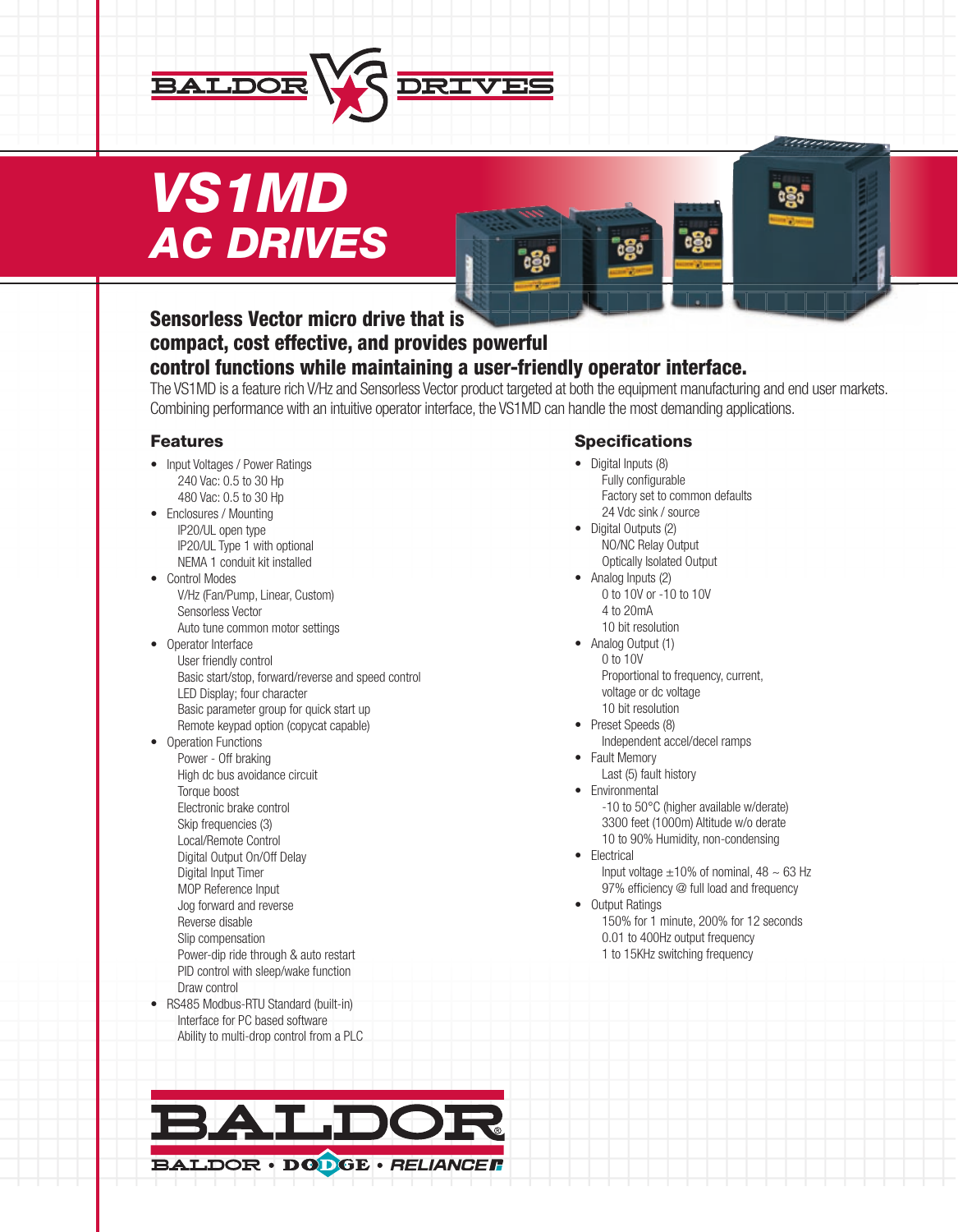# *VS1MD AC DRIVES*

#### VS1MD Catalog Number Definition

| VS1 | <b>MD</b> | 4 | 1 | ۰ | 8 |                 |                        |
|-----|-----------|---|---|---|---|-----------------|------------------------|
|     |           |   |   |   |   |                 |                        |
|     |           |   |   |   |   | <b>Code</b>     | <b>Voltage</b>         |
|     |           |   |   |   |   | 8               | Comm Ready             |
|     |           |   |   |   |   |                 |                        |
|     |           |   |   |   |   |                 | HP/Kw                  |
|     |           |   |   |   |   |                 | (1, 2 or 3 Characters) |
|     |           |   |   |   |   | 0P5             | $1/2$ hp               |
|     |           |   |   |   |   | 1               | 1 hp                   |
|     |           |   |   |   |   | $\overline{c}$  | 2 hp                   |
|     |           |   |   |   |   | $\overline{3}$  | $\overline{3}$ hp      |
|     |           |   |   |   |   | $\overline{5}$  | $\overline{5}$ hp      |
|     |           |   |   |   |   | $\overline{7}$  | 7.5 <sub>hp</sub>      |
|     |           |   |   |   |   | 10              | 10 hp                  |
|     |           |   |   |   |   | 15              | 15 hp                  |
|     |           |   |   |   |   | 20              | 20 hp                  |
|     |           |   |   |   |   | 25              | $25$ hp                |
|     |           |   |   |   |   | $\overline{30}$ | 30 hp                  |
|     |           |   |   |   |   |                 |                        |
|     |           |   |   |   |   | <b>Code</b>     | <b>Voltage</b>         |
|     |           |   |   |   |   | 2               | <b>230V</b>            |
|     |           |   |   |   |   | $\overline{4}$  | 460V                   |
|     |           |   |   |   |   |                 | <b>Series</b>          |
|     |           |   |   |   |   | <b>MD</b>       | Microdrive             |

#### Agency Certifications / Listings:

- $\bullet$  UL
- cUL

• CE

#### Optional Equipment and Accessories:

| VS1MD-RKFY2<br>VS1MD-RKEY3<br>VS1MD-RKEY5                                       |
|---------------------------------------------------------------------------------|
| VS1MD-NM1A<br>VS1MD-NM1B<br>VS1MD-NM1C<br>VS1MD-NM1D                            |
| VS1MD-DINA<br>VS1MD-DINB<br>VS1MD-DINC<br>VS1MD-DIND<br>VS1MD-CCL<br>VS1MD-DNFT |
|                                                                                 |

DB Resistors (see product catalog for complete list of available braking kitst)

## VS1MD Connections Terminal Description Chart

| <b>Control</b><br><b>Terminal</b> | <b>Description</b>                            | <b>Specification</b>                                                   |  |  |
|-----------------------------------|-----------------------------------------------|------------------------------------------------------------------------|--|--|
| P1 to P8                          | Digital Input 1 to 8                          |                                                                        |  |  |
| <b>CM</b>                         | Common terminal                               |                                                                        |  |  |
| <b>VR</b>                         | $+10$ Volts                                   | Output voltage: 12V<br>Output current: 100mA<br>Potentiometer: 1-5kohm |  |  |
| V <sub>1</sub>                    | Analog Input: Voltage                         | $-12V$ to $+12V$ Input                                                 |  |  |
|                                   | Analog Input: Current                         | 0 to 20mA Input<br>Internal resistor: 500 ohm                          |  |  |
| AM                                | Analog Output                                 | 0 to 10V, 100mA<br>maximum                                             |  |  |
| CM                                | Common terminal                               |                                                                        |  |  |
| M <sub>0</sub>                    | Digital Output                                | Below DC 26V, 100mA                                                    |  |  |
| MG                                | Digital Output Common                         |                                                                        |  |  |
| 24                                | $+24$ Volts                                   | $+24V, 100mA$                                                          |  |  |
| $S + /S$                          | <b>RS-485 Communication terminal</b>          |                                                                        |  |  |
| 3A                                | Relay Output N.O. contact                     | 250V AC 1 Amp                                                          |  |  |
| 3B                                | Relay Output N.C. contact                     | 30V DC 1 Amp                                                           |  |  |
| 3C                                | Common for 3A & 3B contact                    |                                                                        |  |  |
| <b>Power Terminal</b>             | <b>Description</b>                            |                                                                        |  |  |
| R, S, T                           | AC Line Input                                 |                                                                        |  |  |
| <b>B1, B2</b>                     | <b>Connection for DB Resistor</b><br>(Option) |                                                                        |  |  |
| <b>U, V, W</b>                    | Connection terminal for motor                 |                                                                        |  |  |
| G                                 | Ground                                        |                                                                        |  |  |
|                                   |                                               |                                                                        |  |  |

BALDOR · DODGE · RELIANCER

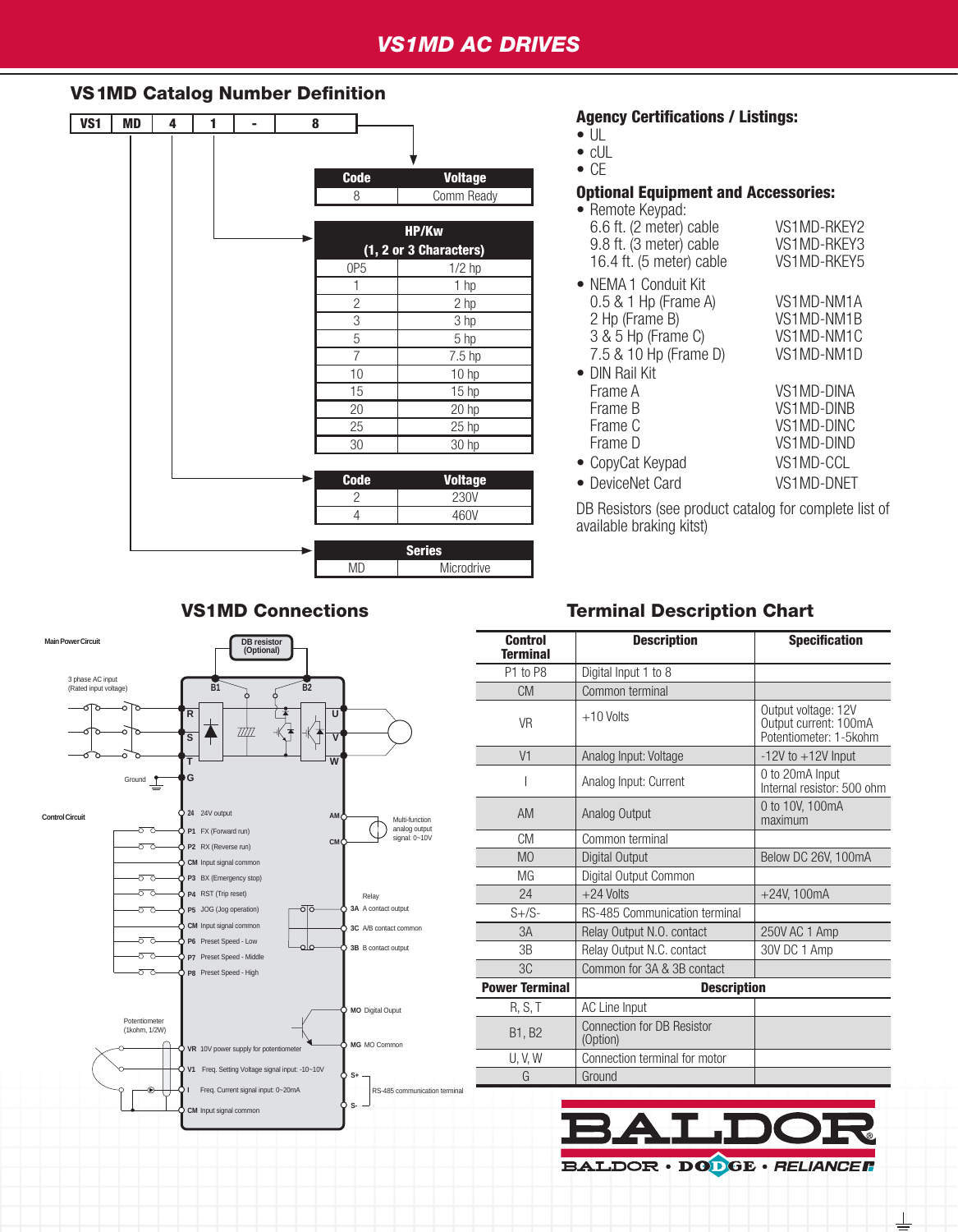#### Operation – Using the Keypad:

| Increase/Decrease:             | In operation mode, arrows increase<br>or decrease the speed reference.<br>Used to navigate between<br>parameters in edit mode.                         |
|--------------------------------|--------------------------------------------------------------------------------------------------------------------------------------------------------|
| Left /Right:<br><b>FWD/REV</b> | In operation mode, arrows<br>Change motor direction used to<br>select parameter groups in<br>edit mode.                                                |
| Enter/Prog:                    | Access the parameters menu by<br>holding the Enter/Prog key<br>for $> 2$ seconds. Used to display a<br>parameter and store a new<br>value into memory. |
| Stop:                          | Stop the drive.                                                                                                                                        |
| Start:                         | Run the drive in keypad<br>operation mode.                                                                                                             |



| Start:                                                                          | Run the drive in keypad                                                           | <b>Keypad Display</b> | <b>Parameter Name</b>      |
|---------------------------------------------------------------------------------|-----------------------------------------------------------------------------------|-----------------------|----------------------------|
|                                                                                 | operation mode.                                                                   | P00                   | Jump Code                  |
|                                                                                 |                                                                                   | P30                   | Motor Hp                   |
|                                                                                 |                                                                                   | P32                   | Motor Rated Current        |
| <b>Parameter Groups:</b>                                                        |                                                                                   | P33                   | Motor Pole Number          |
| Drive parameters are organized in four program<br>groups and one display group: |                                                                                   | P34                   | Motor Base Frequency       |
|                                                                                 |                                                                                   | P35                   | Frequency Low Limit        |
| (d) Display Group                                                               | Basic Display Parameters for common motor                                         | P36                   | Frequency High Limit       |
|                                                                                 | data such as speed, voltage and current.                                          | P37                   | <b>Frequency Command</b>   |
| (P) Program Group                                                               | Basic startup parameters to run the<br>drive. Start/stop source, speed reference, | P38                   | Drive Control Mode         |
|                                                                                 | motor settings and accel/decel times are                                          | P39                   | Stop Method                |
|                                                                                 | examples.                                                                         | P40                   | <b>Frequency Method</b>    |
| (F) Function Group                                                              | Basic function parameters to adjust output                                        | P41                   | <b>Acceleration Time</b>   |
|                                                                                 | speed/voltage, min/max speeds and                                                 | P42                   | Deceleration Time          |
|                                                                                 | braking.                                                                          | P43                   | Preset Speed 1             |
|                                                                                 | (H) Advanced Group Advanced Drive Functions such as PID.                          | P44                   | Preset Speed 2             |
| (t) Terminal Group                                                              | Parameters needed to configure the digital/                                       | P45                   | Preset Speed 3             |
|                                                                                 | analog Inputs and Outputs                                                         | P46                   | Run Source 2               |
|                                                                                 |                                                                                   | P47                   | <b>Frequency Control 2</b> |
|                                                                                 |                                                                                   | P48                   | <b>PID Control Value</b>   |